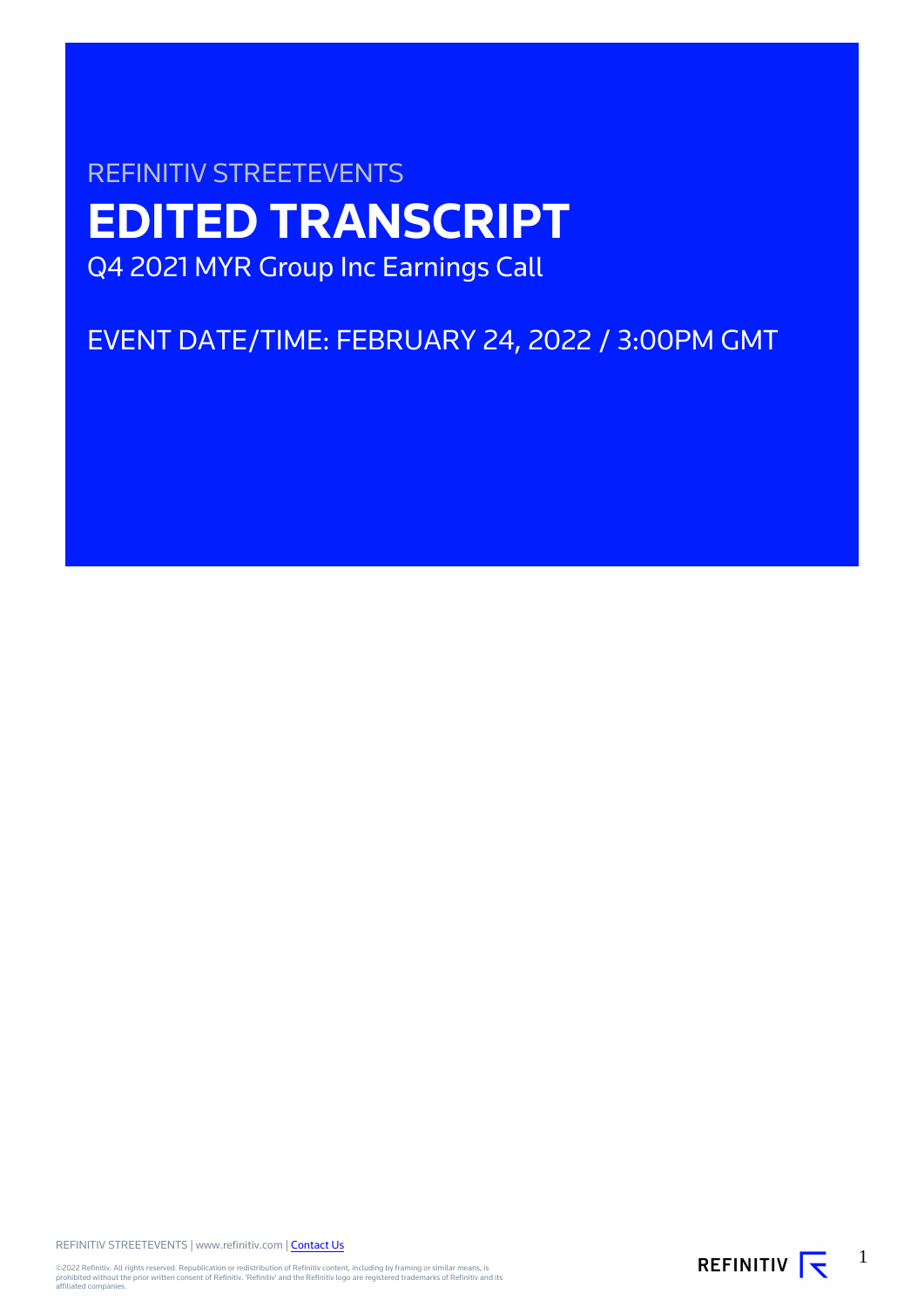# **CORPORATE PARTICIPANTS**

**Betty R. Johnson** MYR Group Inc. - Senior VP & CFO **Jeffrey J. Waneka** MYR Group Inc. - Senior VP and COO of Commercial & Industrial **Richard S. Swartz** MYR Group Inc. - President, CEO & Director **Tod M. Cooper** MYR Group Inc. - Senior VP & COO of Transmission and Distribution

#### **CONFERENCE CALL PARTICIPANTS**

**Alexander David Dwyer** KeyBanc Capital Markets Inc., Research Division - Associate **Brian J. Russo** Sidoti & Company, LLC - Research Analyst **Jonathan Paul Braatz** Kansas City Capital Associates - Partner & Research Analyst **Justin P. Hauke** Robert W. Baird & Co. Incorporated, Research Division - Senior Research Associate **Noelle Christine Dilts** Stifel, Nicolaus & Company, Incorporated, Research Division - VP & Analyst **David E. Gutierrez** Dresner Corporate Services, Inc. - Head of PR Practice and SVP

#### **PRESENTATION**

#### **Operator**

Good morning, everyone, and welcome to the MYR Group Fourth Quarter and Full Year 2021 Earnings Results Conference Call. Today's conference is being recorded. At this time, for opening remarks and introductions, I would like to turn the conference over to David Gutierrez of Dresner Corporate Services. Please go ahead, David.

#### **David E. Gutierrez Dresner Corporate Services, Inc. - Head of PR Practice and SVP**

Thank you, and good morning, everyone. I'd like to welcome you to the MYR Group conference call to discuss the company's fourth quarter and full year results for 2021, which were reported yesterday.

Joining us on today's call are Rick Swartz, President and Chief Executive Officer; Betty Johnson, Senior Vice President and Chief Financial Officer; Tod Cooper, Senior Vice President and Chief Operating Officer of MYR Group's Transmission and Distribution segment; and Jeff Waneka, Senior Vice President and Chief Operating Officer of MYR Group's Commercial and Industrial segment.

If you did not receive yesterday's press release, please contact Dresner Corporate Services at (312) 726-3600 and we will send you a copy or go to the MYR Group website, where a copy is available under the Investor Relations tab. Also, a replay of today's call will be available until Thursday, March 3, 2022 at 11 a.m. Mountain Time. Please call (855) 859-2056 or (404) 537-3406 and enter conference ID 8097179.

Before we begin, I want to remind you that this discussion may contain forward-looking statements. Any such statements are based upon information available to MYR Group's management as of this date, and MYR Group assumes no obligation to update any such forward-looking statements.

These forward-looking statements involve risks and uncertainties that could cause actual material results to differ materially from the forward-looking statements. Accordingly, these statements are no guarantee of future performance. These risks and uncertainties are discussed in the company's annual report on Form 10-K for the year ended December 31, 2021, and in yesterday's press release.

Certain non-GAAP financial information will be discussed on the call today. A reconciliation of these non-GAAP measures to the most comparable GAAP measures is set forth in yesterday's press release.

With that said, let me turn the call over to Rick Swartz.

#### **Richard S. Swartz MYR Group Inc. - President, CEO & Director**

Thanks, David. Good morning, everyone. Welcome to our fourth quarter and full year 2021 conference call to discuss financial and operational results.

I will begin by providing a summary of the fourth quarter and full year results, and then we'll turn the call over to Betty Johnson, our Chief

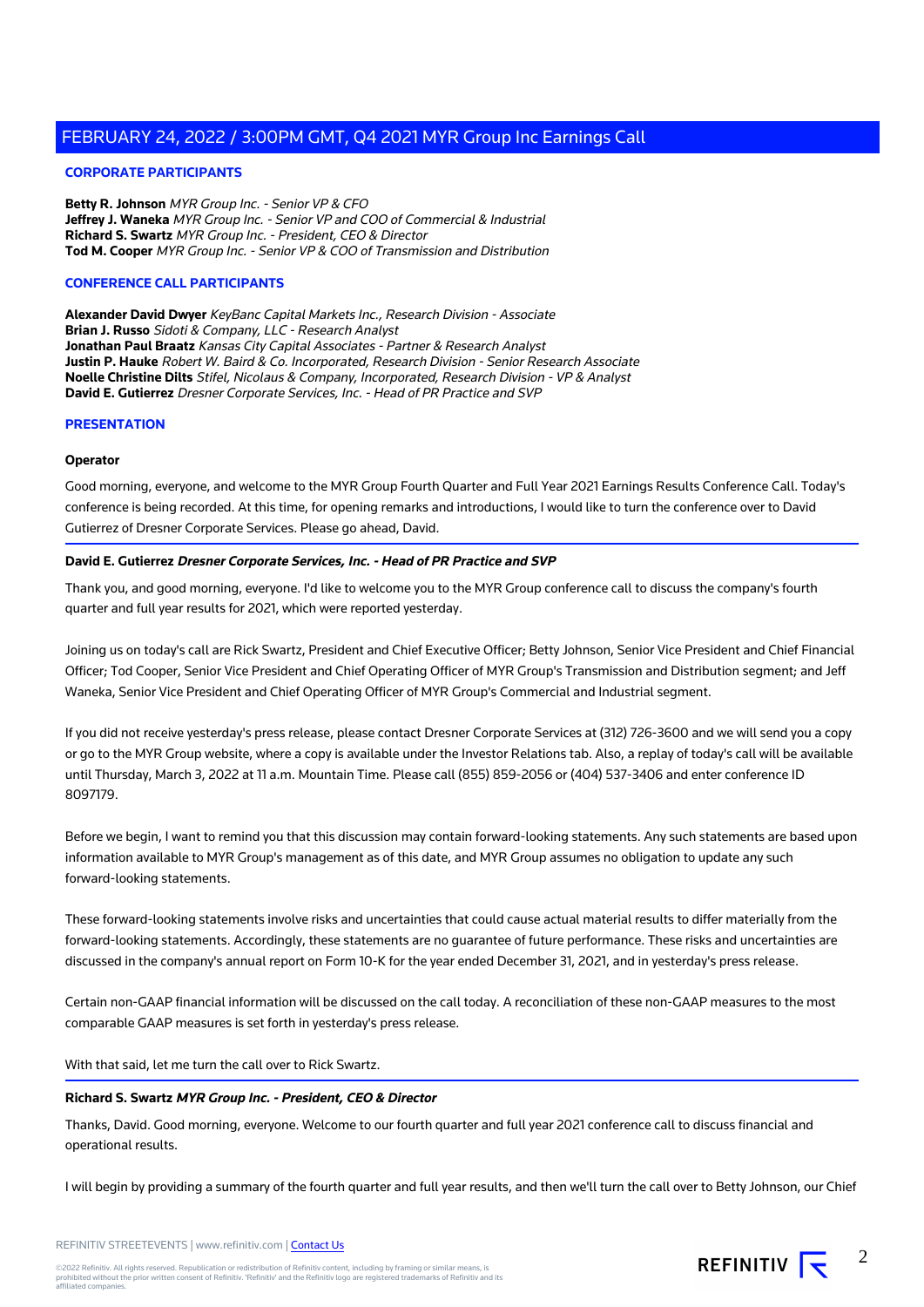Financial Officer, for a more detailed financial review. Following Betty's overview, Tod Cooper and Jeff Waneka, Chief Operating Officers for our T&D and C&I segments, will provide a summary of our segment's performance and discuss some of our MYR Group's opportunities going forward. I will conclude today's call with some closing remarks and open the call up for your questions.

We finished 2021 with strong financial performance in the fourth quarter and full year revenues of \$2.5 billion setting a record high for the seventh consecutive year. Our backlog of \$1.79 billion at the end of 2021 reflects continued investment in infrastructure and energy projects and positions us well for the year ahead.

Our accomplishments this year reflect both our organizational and operational resilience and the strength of our long-lasting relationships and multiyear service agreements. Trends in the energy market point to continued investment in clean energy and improving grid resiliency. We believe this positions us well for success in 2022.

Our C&I segment continues to be fueled by investments in infrastructure to support clean energy, health care, high-tech manufacturing, data centers and water/wastewater treatment facilities. Our T&D segment continues to execute transmission, distribution, substation and clean energy projects of varied size, location and capacity.

We continue to grow our business through both organic growth and acquisitions. Our recent purchase of the Powerline Company, headquartered in Toronto extends our presence into Eastern Canada and enhances our abilities to capture and execute new projects in a new geography. We are uniquely positioned to offer our clients comprehensive solutions for a broad range of complex projects. We continually leverage the ingenuity and passion of our team members to elevate the safety, quality and cost competitiveness of our project delivery.

We believe MYR Group is well positioned to maintain our status as an industry leader and we are proud of our fourth quarter and 2021 full year performance, which we expect to serve as a solid foundation for future growth opportunities and continued stockholder value. Now Betty will provide details on our fourth quarter and full year 2021 financial results.

# **Betty R. Johnson MYR Group Inc. - Senior VP & CFO**

Thank you, Rick, and good morning, everyone. On today's call, I will be reviewing our quarter-over-quarter results for the fourth quarter of 2021 as compared to the fourth quarter of 2020. Our fourth quarter 2021 revenues were \$646 million. This represents an increase of \$38 million or 6.3% compared to the same period last year.

Our fourth quarter T&D revenues were \$353.3 million, a record high for our T&D segment with an increase of 10.9% compared to the same period last year. The breakdown of T&D revenues was \$218.2 million for transmission and \$135.1 million for distribution.

The T&D segment revenues increased primarily due to an increase in revenue on distribution projects in large sites projects. Approximately 50% of our fourth quarter T&D revenues related to work performed under master service agreements.

C&I revenues were \$292.7 million, with an increase of 1.2% compared to the same period last year. Our gross margin was 12.9% for the fourth quarter of 2021 compared to 12.6% for the same period last year. The increase in gross margin was primarily due to better-than-anticipated productivity on certain projects, favorable job closeouts and favorable change orders on certain projects.

These improvements were partially offset by labor and equipment inefficiencies on certain projects and an unfavorable change order adjustment on a project. Additionally, gross margin during the fourth quarter of 2021 was negatively impacted in certain geographic areas by an increase in project restrictions and disruptions related to the COVID-19 pandemic.

SG&A expenses were \$52.6 million, an increase of \$1.8 million compared to the same period last year. The increase was primarily due to an increase in employee-related expenses to support the growth in our operations, partially offset by a decrease in employee incentive compensation cost.

Fourth quarter 2021 net income was \$20.7 million or \$1.20 per diluted share compared to \$18.2 million or \$1.07 per diluted share for the

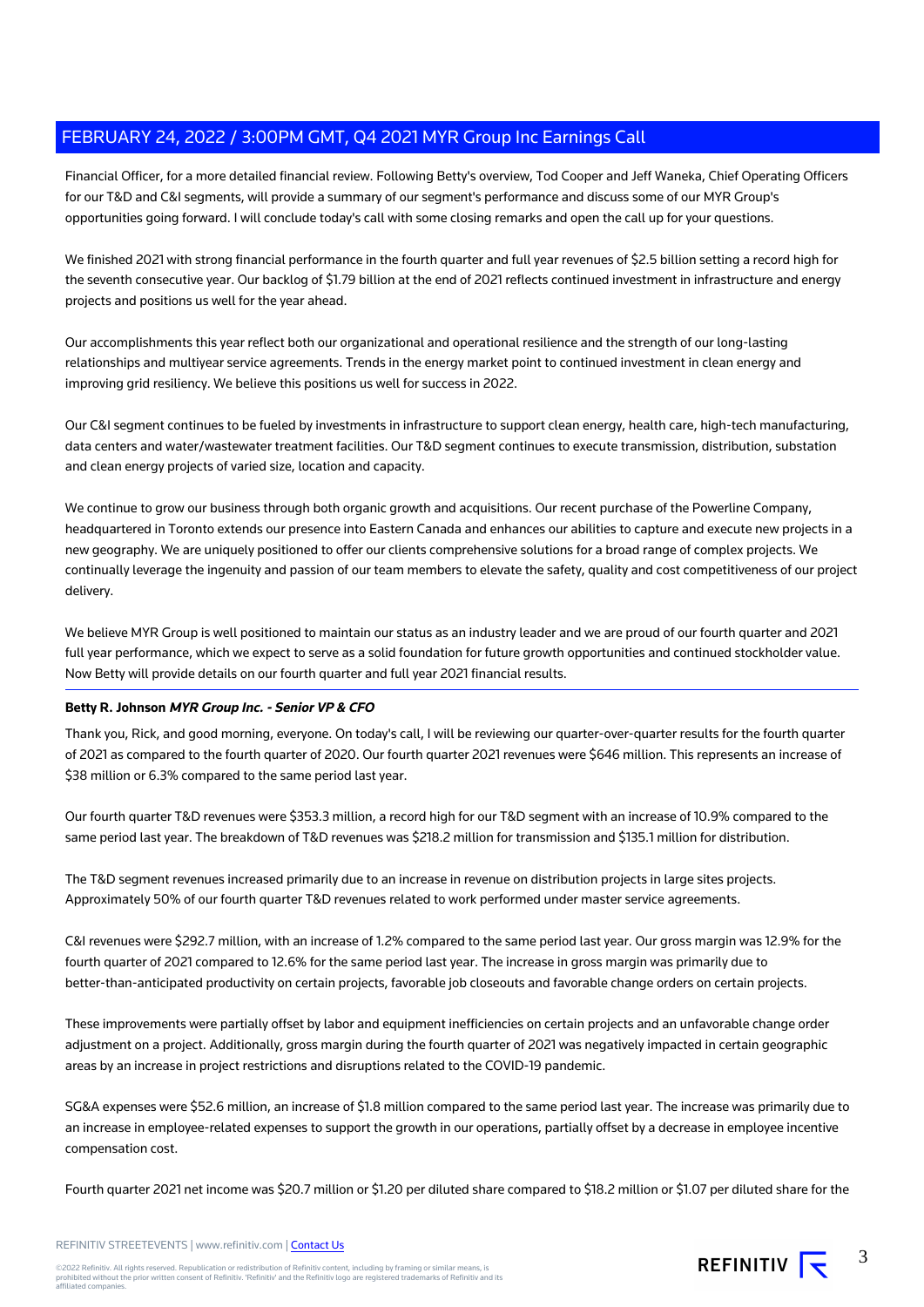same period last year. Fourth quarter 2021 EBITDA was \$41.4 million compared to \$37.2 million for the same period last year.

Total backlog as of December 30, 2021, was \$1.79 billion, a record high and was 8.5% higher than a year ago. Total backlog as of December 31, 2021, consisted of \$676.1 million for our T&D segment and a record high of \$1.1 billion for our C&I segment.

As Rick mentioned earlier, on January 4, we completed the acquisition of Powerline Plus companies. Over the last 2 years, we combined average annual revenues of Powerline Plus companies were approximately \$80 million. The purchase price was approximately \$114 million, which is subject to working capital and net asset adjustments and was funded through a combination of cash on hand and borrowings under our credit facility. We may also pay additional contingent consideration based upon the achievements of certain financial performance targets. Additionally, we do not expect the Powerline Plus companies to be accretive to EPS in 2022, mainly due to the high amortization of intangibles this year.

Moving to liquidity and our balance sheet. We had approximately \$249.8 million of working capital, \$4.5 million of funded debt and \$362.7 million of borrowings available under our credit facility as of December 31, 2021. Our funded debt-to-EBITDA leverage ratio has continued to stay strong at 0.03x leverage as of December 31, 2021. We believe that our credit facility, strong balance sheet and future cashflow from operations will enable us to meet our working capital needs, equipment investments and growth initiatives.

In summary, we had improvements this quarter in revenue, gross profit, net income, earnings per share, EBITDA and backlog to the prior year. The strong quarter also enabled us to reach record annual revenues of \$2.5 billion, with record highs in both our T&D and C&I segments.

For the year ended December 31, 2021, we also reached record net income of \$85 million and record EBITDA of \$164.2 million. Our 2021 earnings per diluted share also reached a record of \$4.95, an increase of 42% from the full prior year.

I'll now turn the call over to Tod Cooper, who will provide an overview of our Transmission and Distribution segment.

# **Tod M. Cooper MYR Group Inc. - Senior VP & COO of Transmission and Distribution**

Thanks, Betty, and good morning, everyone. Our T&D segment performed well in 2021 as our companies continue to strengthen and expand our market presence. We remain focused on aging infrastructure, system hardening, grid reliability and clean energy projects that are helping clients meet decarbonization goals.

We believe there are abundant opportunities for sustained growth in this dynamic market, and we'll continue investing in expanding and developing our customer base. We are pleased to welcome the Powerline companies to our T&D business to bring a strong market presence in Toronto and the surrounding area, which we will work to build upon in the years to come, by supporting their efforts to serve existing customers and gain new customers in the region.

Their culture and values align closely with ours, and we look forward to their future success. MYR Group companies are known for our commitment to supporting customers, especially when an emergency arises. Our crew recently answered the call for help from Xcel Energy in responding to the Marshall Fire restoration network in Colorado.

In excess of 200 surgeon electric employee team members worked tirelessly on overhead and underground electrical and gas distribution systems to help restore power to customers as quickly and safely as possible. We are grateful for these and all of our dedicated employees who make a difference every day.

In addition to our own long-term alliance with Xcel Energy, Sturgeon Electric is supporting Evergy, Tucson Electric Power, Arizona Public Service, Rocky Mountain Power, Southern California Edison and others in maintaining and expanding their T&D operations. MYR Energy Services or MYRE experienced robust activity in the solar space signing multiple EPC solar contracts in the fourth quarter and is also engaged in preliminary engineering for 2 additional solar projects.

Additionally, we are excited to announce the award of a large transmission project for MYRE's large projects group. The transmission

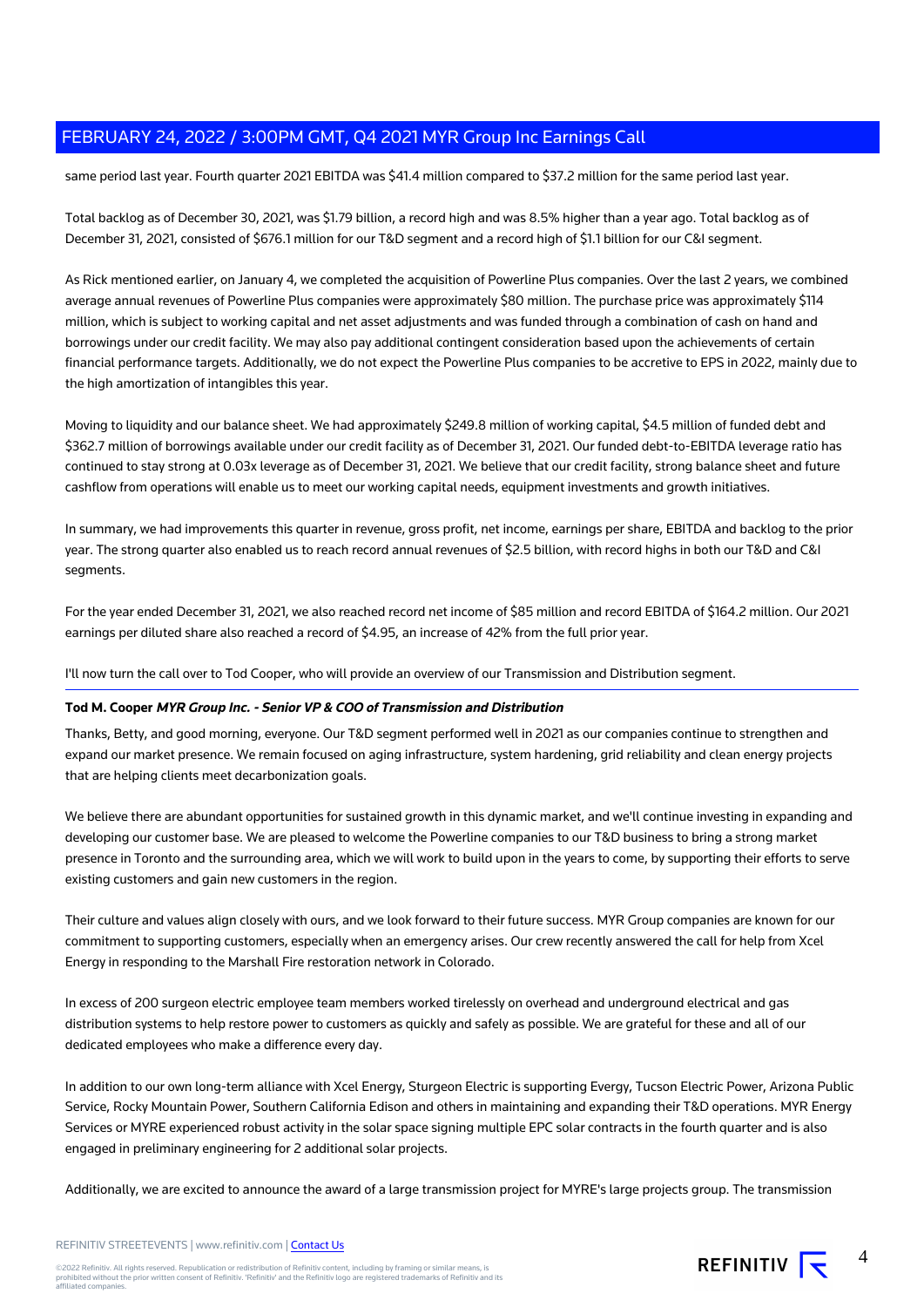project with an approximate value of \$150 million is expected to kick off in spring of 2022 with completion in late 2023. This project is not reflected in our year-end 2021 backlog.

Great South Western Construction maintains a strong presence in the ongoing relationship with several customers, including Oncor Electric, Evergy, NextEra and Duke Energy. Substation work is also increasing with the recent award of 7 projects related to solar farm installations. The eastern region of our T&D business remained strong with consistent project opportunities with many long-time customers. In the midwest, the L.E. Myers Company recently executed multiyear agreements, which provided growth opportunities in the region.

And in Illinois, we achieved substantial completion of Ameren's gateway project. Heartland Electric continued its strong performance in 2021 and recently executed a 2-year extension with Pipe County Electric for distribution work. The E.S. Boulos team, which performs both C&I and T&D work in the Northeast, had a strong year as well and expanded its capabilities in the clean energy space through the award of ongoing -- through the award and ongoing construction of 4 solar projects.

In summary, we are proud of our accomplishments in the fourth quarter and all of 2021. Our teams maintained a strong focus on safety and project execution, positioning us as a strong partner in the T&D industry for many years to come.

I will now turn the call over to Jeff Waneka, who will provide an outlook for our Commercial and Industrial segment.

# **Jeffrey J. Waneka MYR Group Inc. - Senior VP and COO of Commercial & Industrial**

Thank you, Tod. Good morning, everyone. Our C&I segment performed well in 2021 as we safely worked our way through the year and continued building on a solid foundation of strong relationships. Backlog increased through the year as we captured desirable projects in transportation, clean energy, health care, high-tech manufacturing, data centers and water/wastewater treatment.

As we finished the fourth quarter of 2021, and enter into 2022, several of our district locations have experienced increased COVID project restrictions and disruptions. We believe some of our C&I district locations will continue facing this disruption in the near term and anticipate it will ease in the second half of the year.

We are encouraged to see the major indices such as the Architectural Billing Index and the Dodge Momentum Index trending upward throughout the year. Although the index followed an erratic sawtooth pattern in 2021, overall, the Momentum Index increased 23%, the strongest yearly gain since 2005.

Both commercial and institutional components of the Momentum Index had similar gains with their levels of activity reaching 13- and 14-year highs, respectively. Although 2021 growth in indices was impressive, recent monthly declines in December and January are indicative of general COVID disruption impacting the industry. While the improvements of the indices provide a measure of confidence, feedback from our clients provides more reliable confidence that our chosen markets are sound.

Large health care projects typically involve a long time line from concept to a complete operational facility. And we believe that based on the number of opportunities we see in the pipeline, the fundamental need for new facilities has not changed.

Our district offices are engaged in pursuits of all sizes from small, medium and large expansions to new greenfield facilities. Phase 1 awards for design and scheduling services have gone well, leading to confidence in future awards for Phase 2 construction services.

High-tech data centers remain a major focus for many of our district offices with notable opportunities for our subsidiary, Sturgeon Electric in Arizona, Nevada and Colorado. Trusted relationships with long-standing clients lead to early engagement, many times before the project hits the open market. The nation's increasing demand for computing power data security and e-commerce should continue to provide significant opportunity in 2022 and beyond.

Clean energy projects continue to provide ample opportunity for continued growth in the majority of our C&I districts. This is especially true for CSI Electric where solar projects in the planning phase could soon be under contract. In addition, electric vehicle or EV charging

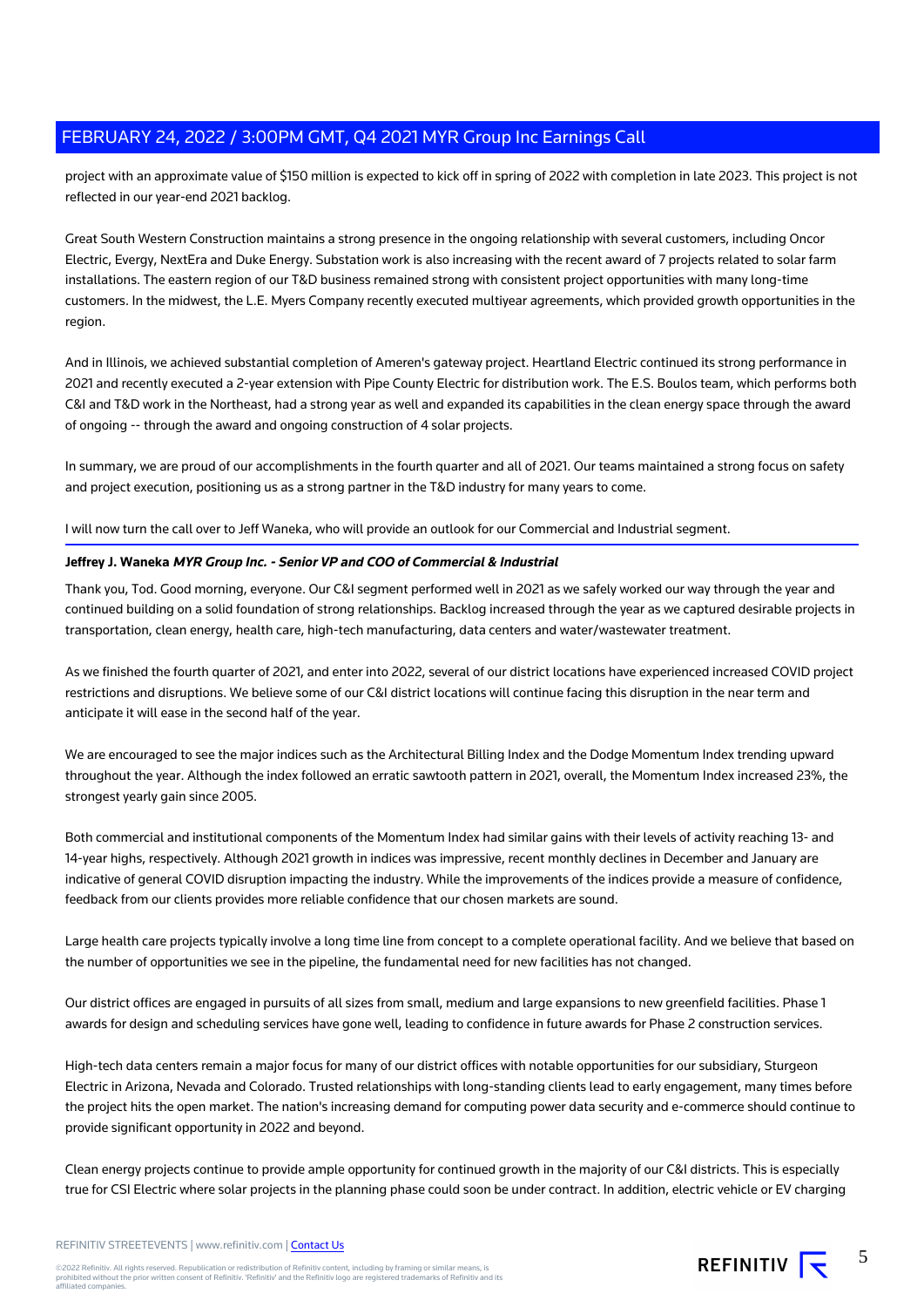stations continue to be a hot topic in the industry, with dealerships across the nation grappling with the need to modernize their facilities. This burgeoning need to dramatically increase power capacity and communication networks will continue gaining momentum as the nation's businesses turn their attention toward an all-electric and autonomous fleet.

To conclude, the performance achieved by our employees throughout a unique and challenging year was admirable. Their continued dedication and outstanding efforts provided consistent results while improving the services we provide in numerous ways. As the headwinds from the pandemic continue to fade, our efforts to strengthen our capabilities are expected to provide greater opportunity for years to come.

Thanks, everyone, for your time today. I'll now turn the call back to Rick to provide us with some closing comments.

# **Richard S. Swartz MYR Group Inc. - President, CEO & Director**

Thank you for those updates, Betty, Tod and Jeff. Our fourth quarter and full year 2021 performance demonstrates the strength of our business strategies and operations. MYR Group is recognized as a leading partner in our industry, which provides us the foundation to capture new opportunities, grow our business and provide our clients with outstanding value.

We are encouraged by the numerous opportunities the markets hold in both of our segments. Our success in 2021 is the result of our dedicated and talented team from coast to coast, whom I would like to sincerely thank. I would also like to extend a thank you to our clients for their continued trust and to our stockholders for your ongoing support.

I look forward to working with all of you to continue our success in 2022 and beyond. Operator, we are now ready to open the call up for your comments and questions.

# **QUESTIONS AND ANSWERS**

#### **Operator**

(Operator Instructions) Our first question or comment comes from the line of Sean Eastman from KeyBanc Capital.

#### **Alexander David Dwyer KeyBanc Capital Markets Inc., Research Division - Associate**

This is Alex on for Sean. Can you give us an update on the large solar EPC project that was awarded to CSI in October? I think you had previously said this was going to start midyear and ramp in the back half of the year. But I'm just wondering if there's any risk to that time line given what's going on with the solar supply chain? And then also, given the contract is lump sum, is there any cost risk around inflation?

# **Richard S. Swartz MYR Group Inc. - President, CEO & Director**

Okay. There a couple of items there. So first of all, yes, the projects right now are proceeding as planned. I would say, supply chain hasn't affected that project so far, and we were able to price in certain components as the project develops. So we don't see a lot of risk on that side.

I think as you get closer to the project, hitting the ground and taking off there's always a chance because all the permitting come in place. Does that site really -- everything gets finalized on the date. Right now it's proceeding forward. That's the only thing that could push that back. But from a standpoint of material, we haven't seen any impacts at this point.

#### **Alexander David Dwyer KeyBanc Capital Markets Inc., Research Division - Associate**

Got it. And staying on C&I. Can you give us an update on the lower-margin C&I projects rolling off? And when do those complete? And is there anything in the portfolio that we should have in our notes that could prevent MYRG from achieving at least the midpoint of the 4% to 6% range this year?



6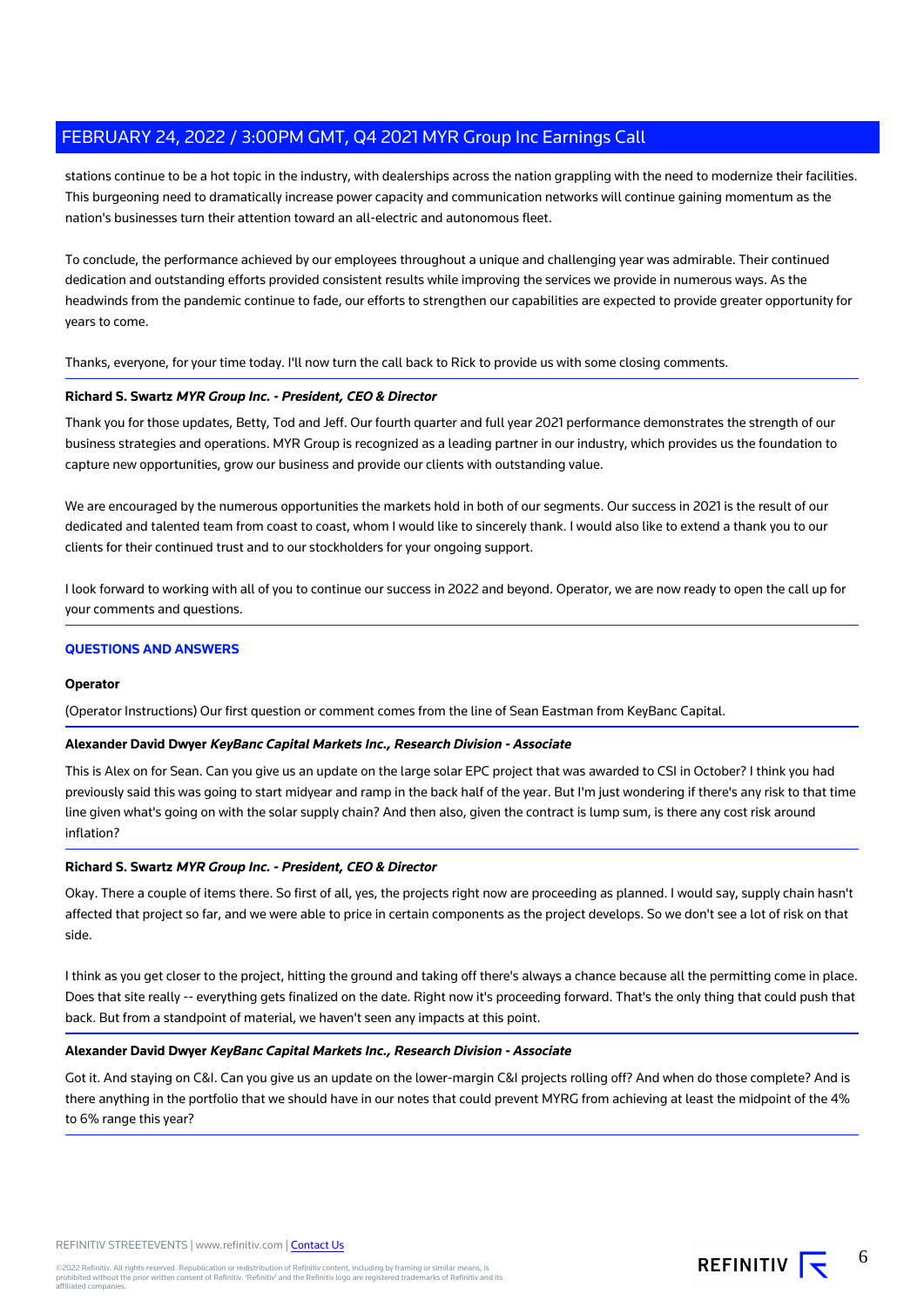# **Richard S. Swartz MYR Group Inc. - President, CEO & Director**

No, we've been operating on that lower side of it. I think -- and I'll let Jeff add to this in a second. I think when you look at just the normal COVID impact, it really hasn't affected our T&D business by any point really because those crews are out by themselves. They're working independently. They're outside.

When you get to the C&I side, though we haven't had big project delays, just the coordination that side of the project, some of the COVID restrictions and supply chains with other subcontractors -- that other subcontractors may be experienced of getting steel in and some of those items can push a schedule out a little bit, which has a slight impact on our revenue burn.

We haven't had any big write-downs by any means, but I mean, you're always having impacts, both positive and negative. And in a given quarter, we may have a little more impact depending on where the project stands at a given time. As far as some of our lower-margin projects that are burning off, those will probably go into the beginning of the second half of this year as those finish up for the most part. But other than that, we still see an active market. Jeff, anything you want to add?

#### **Jeffrey J. Waneka MYR Group Inc. - Senior VP and COO of Commercial & Industrial**

Rick, I think you answered it well. There's clearly been some minor impact through the whole COVID pandemic. We do see some of those, hopefully, easing as we said in the script toward the latter half of the year, but there's a lot to be determined there still.

#### **Operator**

Our next question or comment comes from the line of Noelle Dilts from Stifel.

# **Noelle Christine Dilts Stifel, Nicolaus & Company, Incorporated, Research Division - VP & Analyst**

Sorry if I missed this, but could you talk about a little -- expand on how we should think about the margin profile of Powerline Plus? And could you also discuss with how you're thinking about M&A for 2022 and your appetite at this point?

# **Richard S. Swartz MYR Group Inc. - President, CEO & Director**

I'll start with M&A and then I'll let Betty go into a little bit on Powerline. I think we win. For the last few years or the last 5, 6 years, we've been actively pursuing acquisitions. For us, it's -- we don't have to do an acquisition. We've been growing our business nicely from an organic standpoint. We want to do acquisitions. But again, we're going to be patient. We're going to find that right fit.

We're going to make sure the culture is right, and it's going to be additive to our business. So again, we're patient, but we're very interested in doing acquisitions. Betty, you want to cover the Powerline side a little bit?

# **Betty R. Johnson MYR Group Inc. - Senior VP & CFO**

Yes, excluding any of the amortizations that would be a one-time the first year, 1 year amortization of the intangibles for backlogs, the Powerline Plus would be squaring the typical T&D margins and the upper ends of our ranges (inaudible) overall for their normal ongoing business for the amortization. That's -- hence, the comment about for 2022 not being accretive in 2022. Once that goes away, they will have a typical contribution for the T&D business.

# **Noelle Christine Dilts Stifel, Nicolaus & Company, Incorporated, Research Division - VP & Analyst**

Okay. Perfect. And then could you discuss -- I guess I've heard a little bit of discussion on the T&D side that for examples of some folks having trouble kind of holding on to labor, where folks may be kind of jumping from job to job. Is that something that you guys are seeing or experiencing at all or having to take any action to kind of avoid those types of issues?

#### **Richard S. Swartz MYR Group Inc. - President, CEO & Director**

Tod, do you want to take this?

#### **Tod M. Cooper MYR Group Inc. - Senior VP & COO of Transmission and Distribution**

Yes, I'll take that, Rick. I think it does exist, you're right. There's a tremendous amount of need for what's going on with the drivers being so positive in the marketplace. And I think that one of the benefits that we've seen or we've had over the years is our ability being a

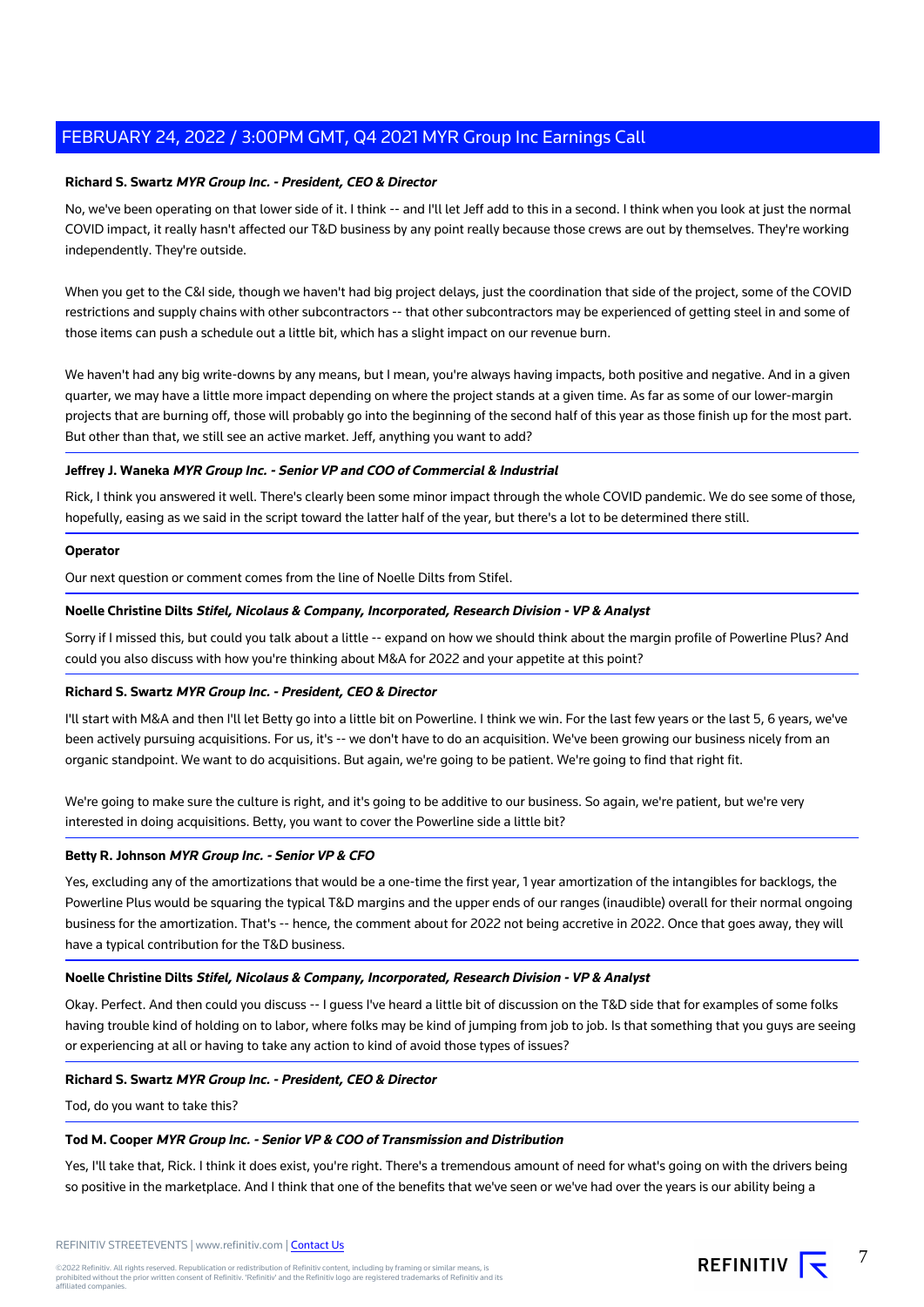nationwide contractor to move employees and not have any downtime with those employees.

It's competitive out there right now. But a majority of our projects being in that 3- to 6-month range with the acceptance of some of the medium-sized and large-sized projects, we're able to price in what it takes to be competitive as well as to make sure that our employees are satisfied.

But I don't want anyone to think that it's not something we worked on constantly. Recruiting, employee retention are 2 big drivers for us, and that's why our focus on safety and training is so important. Our employees really appreciate that, and it tends to curb some of that jumping around from contractor to contractor at least for us.

#### **Operator**

Our next question or comment comes from the line of Brian Russo from Sidoti.

# **Brian J. Russo Sidoti & Company, LLC - Research Analyst**

You mentioned that a new transmission project award, I think north of \$150 million. Any idea -- could you tell us what region of the country is -- that is located in? And then maybe segue into any thoughts on the MISO MTEP 21 Future forecast for nearly \$30 billion of transmission investments by 2039. How's your positioning and competitive positioning in that market?

# **Tod M. Cooper MYR Group Inc. - Senior VP & COO of Transmission and Distribution**

I'll start, Rick, on that. The project is in the eastern half of the U.S. with one of our traditionally strong customers. We're excited about that opportunity. It gives us the ability to continue forward and springboard off of projects we've been completing in the region this project is on.

As far as the MISO situation, we continue to monitor that. We're working with the developers in the region and utilities as well to track upcoming projects and where things are going. It's not a fast-moving process at this point in time. But there are certainly opportunities out there that we see could come to fruition here in the next couple of years.

# **Richard S. Swartz MYR Group Inc. - President, CEO & Director**

Yes. And on the MISO side, I think that just adds to the resiliency of the market and the overall future of the markets we play in, and we see it as a very positive thing going forward. So again, additive to what we do.

# **Brian J. Russo Sidoti & Company, LLC - Research Analyst**

Okay. Great. And then to switch to the C&I side. You mentioned COVID restrictions that will linger through the first half of 2022. Are you also referring to any supply chain issues or labor availability or raw material inflation or is that a separate headwind from the general COVID restrictions and limited work time, et cetera, that we've seen over the past 2 years? Is that separate from any inflationary pressures or raw material issues?

# **Jeffrey J. Waneka MYR Group Inc. - Senior VP and COO of Commercial & Industrial**

Brian, these are primarily supply chain issues that are born out of initial COVID impact. So -- and they're here and there, and the teams are doing a pretty good job of managing them. We're very aware when we pursue work to take those things into account in our contracts.

But there are small little issues happening to our general contractors and to other members of the project teams that do have an impact and do have a tendency to kind of push schedules out and give us challenge to deal our way through. We're doing well with that. But we do see those kind of continuing since this last wave was recent and pretty severe.

#### **Brian J. Russo Sidoti & Company, LLC - Research Analyst**

Got it. Okay. And then just lastly on the transmission and distribution margins. It looked like you ended the year or for the full year, about 10.2% on the operating margin, and it's been about 10% for both 2Q through 4Q. And I'm just wondering, is the mix of business evolving towards now you're at kind of a sustainable level at the high end of that 7% to 10.5% margin target?



8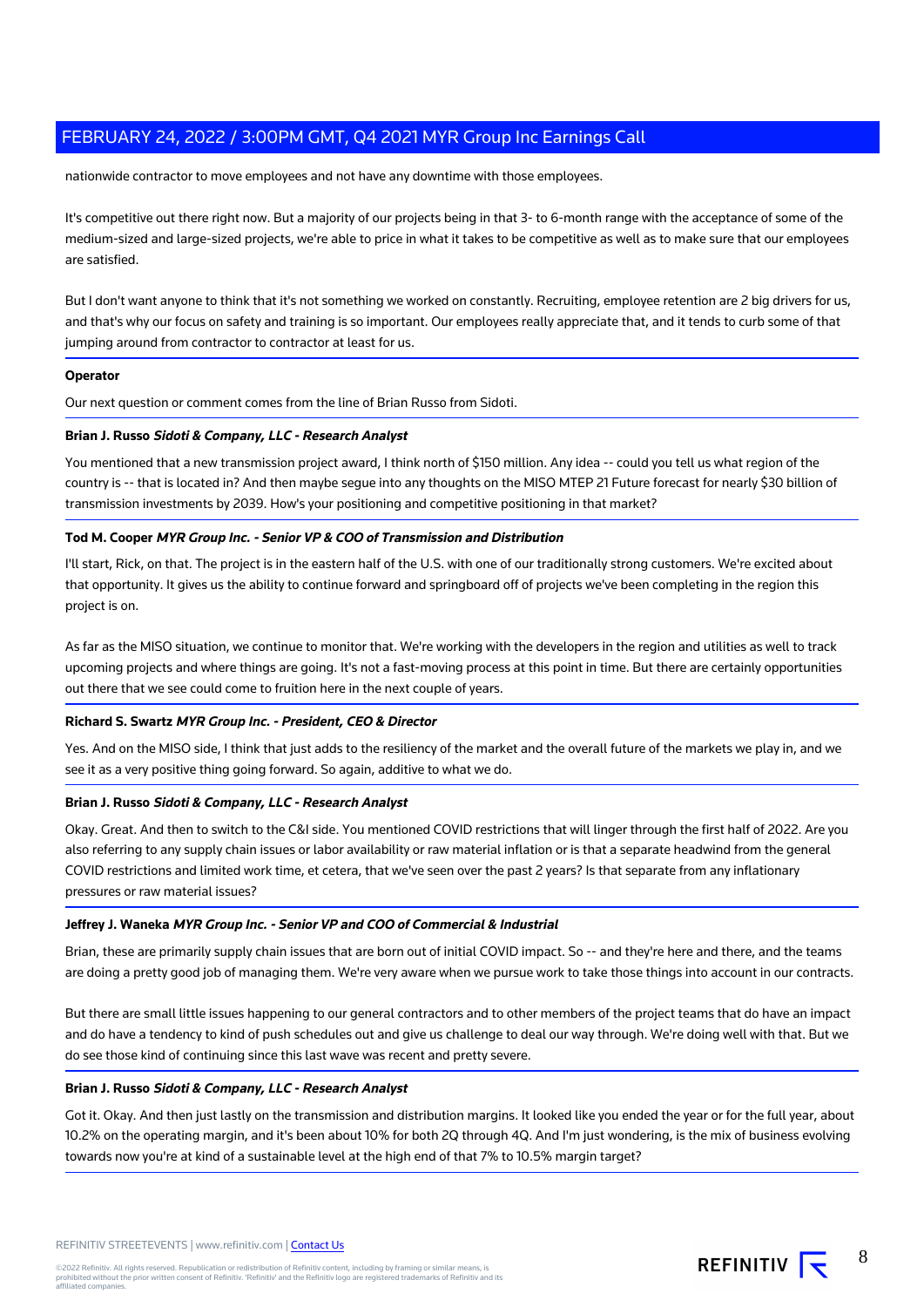#### **Richard S. Swartz MYR Group Inc. - President, CEO & Director**

We've set our goals there since we set that to be on the upper end. We see the market very strong. One thing we have had to our advantage in previous quarters and we always highlighted, it was very good weather. I think if you look at current and a little bit into the end of last quarter, we probably had a little more normalized weather to what it's been.

So when I look at that side, I would say our goal is to operate or exceed those upper ends of those margins. But again, we adjusted those margins to that 10.5% upper level about halfway through last year and we're not upping that at this point because we've got to take in the normal conditions of weather and everything else that could impact us. But again, our goal is to operate on the upper end of that.

#### **Brian J. Russo Sidoti & Company, LLC - Research Analyst**

Okay. And then just 1 more question. We've seen some larger scale type acquisitions over the last 6 to 9 months, entirely -- almost solely focused on utility scale transmission and distribution end markets. And I'm just curious, what are your competitive advantages as smaller players get absorbed by larger players in terms of bidding on projects? And anything else you could add on that side.

#### **Richard S. Swartz MYR Group Inc. - President, CEO & Director**

Well, for us, there's not many projects of any size that we can't go after. So we're very competitive and we're set up to do either small, medium or large-sized projects as we always have. So our competitive advantage is we're a pure-play electrical. We know this industry well. We know the people well. We operate on a regional basis across the company. So we're bidding everything on a regional presence.

And when you have that, you kind of know what it takes because the productivity in 1 area -- in New York isn't the same as it is in Kansas, isn't the same as in California nor the conditions. So I think that's -- for us, it's a competitive advantage, but it's also something that helps us to understand and determine our cost models.

And for us, it's making sure our cost is right. And if somebody wants to come in and substantially underbid us and we pretty much know what it takes to do work in those areas, we don't look at anything as a must-win project. We look at it how is it additive to our business, how does it make sense to do it profitably and how do we estimate it to understand our cost and then put a fair margin on it.

So with those things taken into consideration if somebody wants to come in and take a project lower, they're going to do it. But long term, our clients were there for the support, we understand the business, and we're going to continue to grow and extend our business.

#### **Operator**

(Operator Instructions) Our next question or comment comes from the line of Jon Braatz from Kansas City Capital.

#### **Jonathan Paul Braatz Kansas City Capital Associates - Partner & Research Analyst**

Betty, is there an opportunity as we look to this year for some SG&A leverage? Or do you see the spending rising in concert with revenues?

#### **Betty R. Johnson MYR Group Inc. - Senior VP & CFO**

I would say that the overall leverage as far as a percentage, we consider that to be fairly consistent even as the business increases. It's miniscule what we get when we have the additional heading Powerline not kind of change our SG&A percentage to a lower percentage.

#### **Jonathan Paul Braatz Kansas City Capital Associates - Partner & Research Analyst**

Yes. Okay. Okay. And maybe, Rick or Tod, if you could talk a little bit about what the opportunities at Powerline might be in terms of additional talent services that you can bring to that company to expand their revenue base?

# **Richard S. Swartz MYR Group Inc. - President, CEO & Director**

Tod, do you want to take that?



9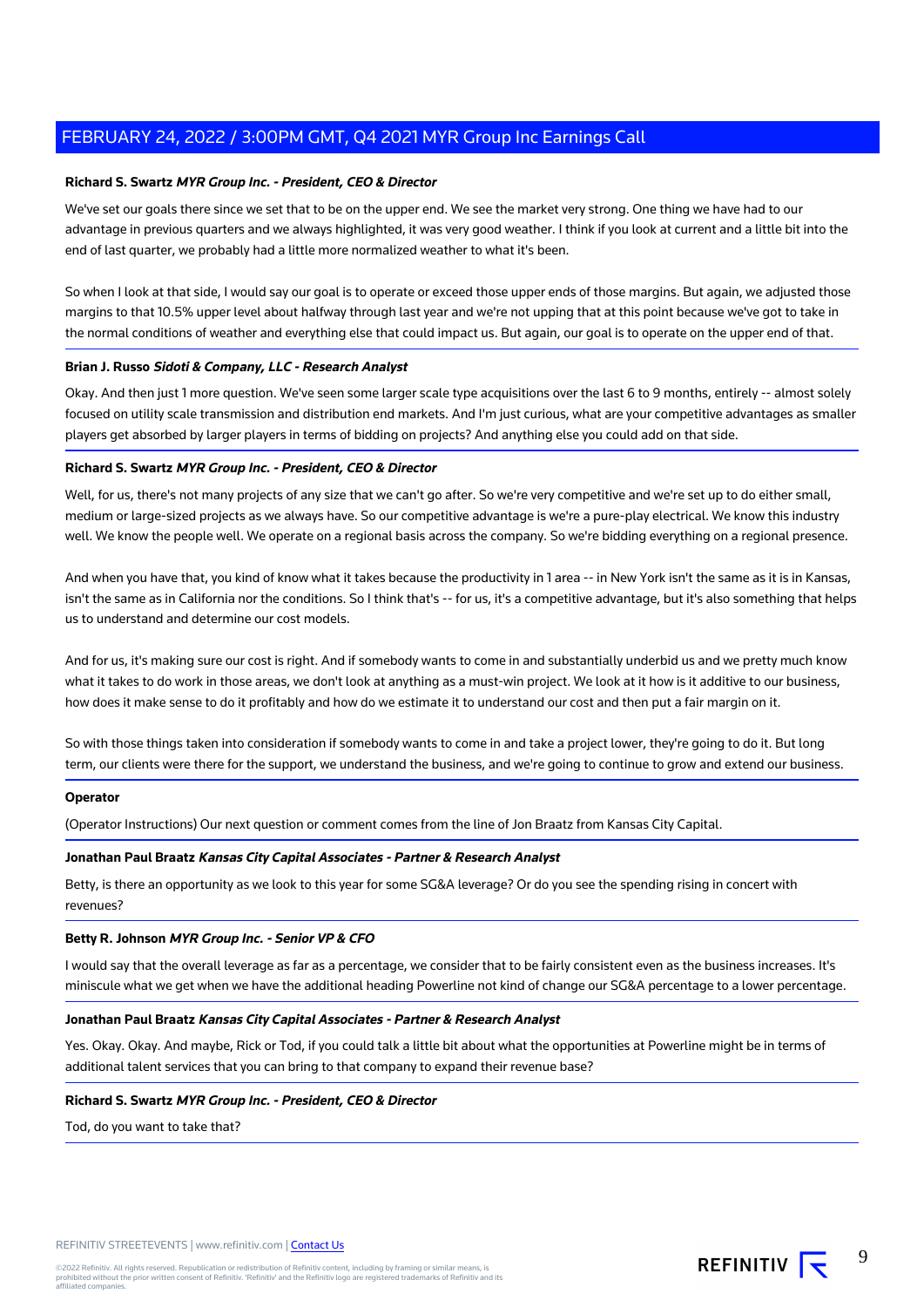# **Tod M. Cooper MYR Group Inc. - Senior VP & COO of Transmission and Distribution**

Sure, Rick. Right now, with the acquisition just taking place in January, we are focused on the cultural alignment, which is pretty strong right now and working hard to get things in place to move forward.

Immediately, there's a tremendous opportunity with their existing clients to grow the business there. And obviously, from an equipment perspective, the infusion of that capital with them and supporting them, also some technology and some additional training programs that we have, we feel that there's some efficiencies we can gain there.

But ultimately, the goal is to expand their presence. They are a heavy civil plus overhead contractors. They do a lot of underground in Toronto as well -- in Toronto region as well as overhead construction. So that led to the possibility of other capabilities and expansions into other types of work that we do. But without a doubt, we're going to keep them within the core capabilities that we have and that they have as well and ultimately try to grow their business outside of the Toronto region and throughout Ontario.

# **Richard S. Swartz MYR Group Inc. - President, CEO & Director**

And their client base, their current -- our existing client base is strong and has some good growth potential. So when we look at that side and we talk to their customers out there, good room for expansion in the future.

# **Jonathan Paul Braatz Kansas City Capital Associates - Partner & Research Analyst**

Okay. And it sounds like they're mostly commercial. The client base is mostly commercial?

# **Richard S. Swartz MYR Group Inc. - President, CEO & Director**

No. Utility-based.

# **Tod M. Cooper MYR Group Inc. - Senior VP & COO of Transmission and Distribution**

They're utility.

# **Operator**

Our next question or comment comes from the line of Justin Hauke from Baird.

# **Justin P. Hauke Robert W. Baird & Co. Incorporated, Research Division - Senior Research Associate**

So Betty, I guess I just wanted to quantify a little bit more on the Powerline Plus intangible amortization because you guys are unique in the fact that you report GAAP and your competitors add back that intangible amortization. So I guess the question is, first, that expense will be running through the segment line, correct, in T&D? And then maybe if you could just quantify numerically how much incremental amortization there is? And maybe how much of an impact in basis points that has some T&D margin?

# **Betty R. Johnson MYR Group Inc. - Senior VP & CFO**

So that is correct. We do put our amortization in the segment margin. The dollar amounts as much as we don't segregate that from that perspective, you will see them in the cashflow statement. So you'll see whatever the increases since our base of amortization is stable from last year's and prior acquisitions.

The dollar amount, I can't tell you, I can't disclose that at this point in time. But something that's, I guess, significant enough if you take the -- take it to not be accretive almost at a breakeven and T&D \$80 million business running at T&D margins that I was stating earlier, our assumption right now is the first year, but we haven't done all of our modeling, which, as you can appreciate only 2 months into this. We haven't finalized the very final amortization, but our estimate is that it will probably close that gap to almost a breakeven in the first year.

# **Justin P. Hauke Robert W. Baird & Co. Incorporated, Research Division - Senior Research Associate**

Okay. So yes, maybe like -- I mean, saying if it's \$80 million revenue, 10% margin, so maybe \$8 million of incremental amortization that runs through that segment just for a...